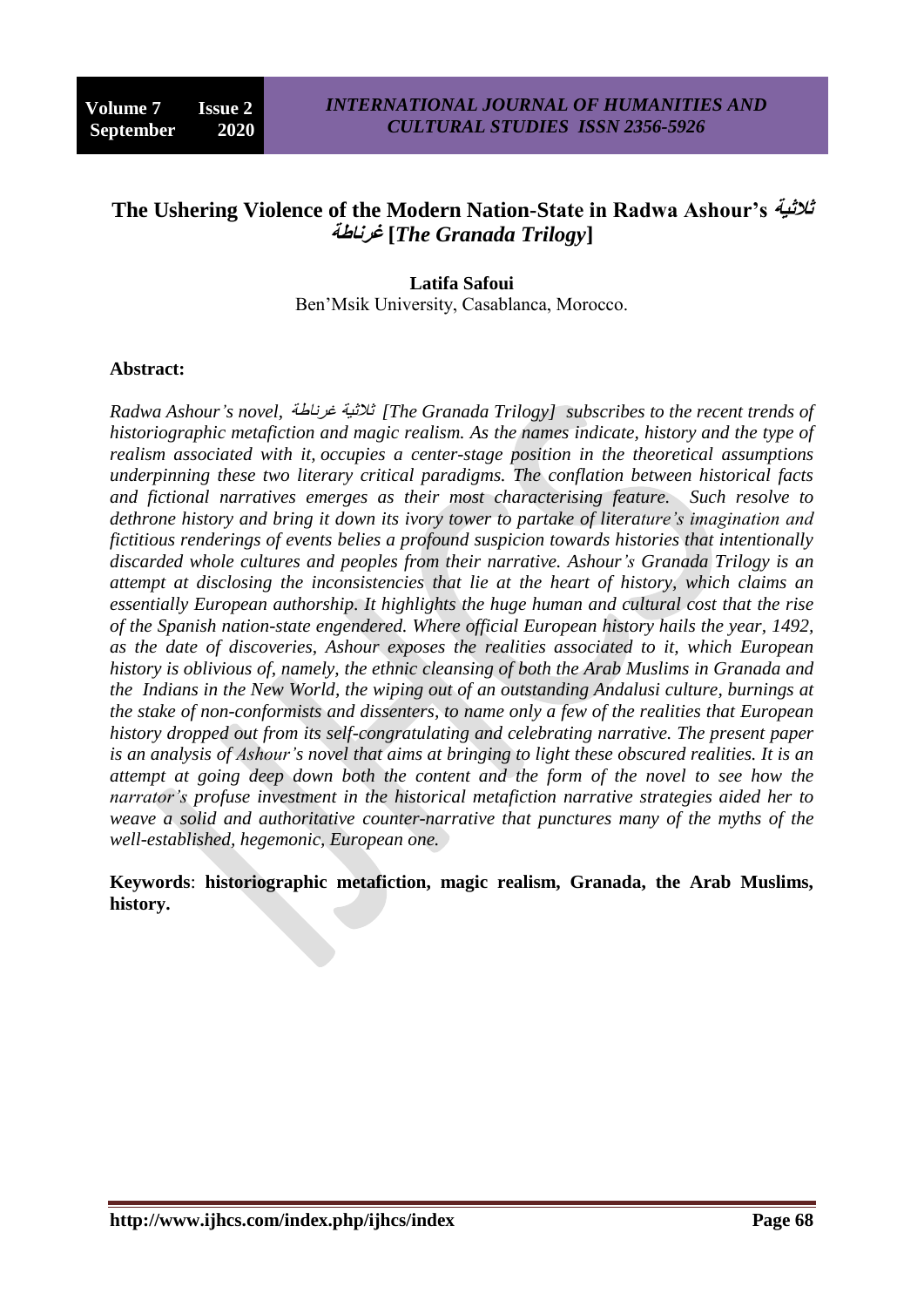## **Introduction**

Radwa Ashour's novel, *The Granada Trilogy,* can be said to belong to what Linda Hutcheon, in *A Poetics of Postmodernism*, calls "historiographic metafiction", which characterizes a worldwide trend in contemporary fiction. Although Ashour's trilogy, as an Arabic novel, may not lend itself to a straightforward generic classification following the western model, It enters in a direct conversation with the postmodern and postcolonial trend with which it is contemporaneous. With considerations of historical periodization set aside, the *Granada Trilogy* evinces all the characteristics of a historiographic metafiction novel. It is set in the context of the " proliferation of historical novels with more or less overt metafictional traits" that began in Britain in the late 1970s (Onega 8). As Marina Warner said in 2001, "this impulse towards returning to the past, to a topos in the past and rewriting it has become highly characteristic of contemporary fiction, especially when its concerns are polemical: returning to the past, re-visioning it" ( "Mappings" 5).

For Hutcheon, "historiographic metafiction" is the main form taken by the postmodern novel; her definition is close to what Robert Holton calls "resistance postmodernism". This is type of postmodernism that breaks away from the traditional mimetic / realist notions of refrentiality and the overdue concern with form to an engagement with, and a deep commitment to, a cult of re-visioning and reappraising events in history that have developed an immunity against questioning because they belong to a European, official grand narrative. Historiographic metafiction thus seeks to shake established truths that have, traditionally, served as a smoke screen, hiding a large portion of reality. This trend of postmodernism consists of wedding history to fiction. According to Linda Hutcheon, "the term *postmodernism* when used in fiction …should best be reserved to describe fiction that is at once metafictional *and* historical in its echos of the texts and contexts of the past" ("Historiographic" 3). Labeling this "paradoxical beast" (Mc Cormack, 2013) "historiographic metafiction", she draws a demarcation line between such postmodern texts and the traditional historical fiction, which is largely unconcerned with the consequences of its own artifice and often reproduces and sustains the sort of master narratives that historiographic metafiction seeks to subvert. Instead of one exclusive and exclusionary metanarrative, which came under fire with the advent of the postmodern age, Hutcheon points out to "smaller and multiple narratives which seek no universalizing stabilization or legitimation" (*The Politics* 24). Historiographic metafiction attempts to throw into question totalizing narratives through its self-reflexive "use[s] and abuse[s], install[ations] and subver[sions], asser[tions] and deni[als]" of "the conventions of both fiction and historiography"("Historiographic" 4-5).

Such blurring of lines between fiction and history springs from a deep-seated belief that history itself, for all the aura it enjoys, is first and foremost a narrative, and, therefore, can be rewritten from different perspectives, as it does not tell the whole story. Half-truths are that historiographic metafiction sets to question in an attempt to fill in gaps left, intentionally or inadvertently, widely open. To implement this goal, historiographic metafiction borrows from history evidence that renders the latter problematic at best. In its self-reflexive deconstruction of grand narratives of the past, historiographic metafiction would employ "a contradictory turning to the archive‖ (*The Politics* 77-83) while yet contesting its authority. Incorporating the intertexts and paratexts of history and history writing into fiction is one way of highlighting the fictive quality of all narratives, regardless of whether they are historical or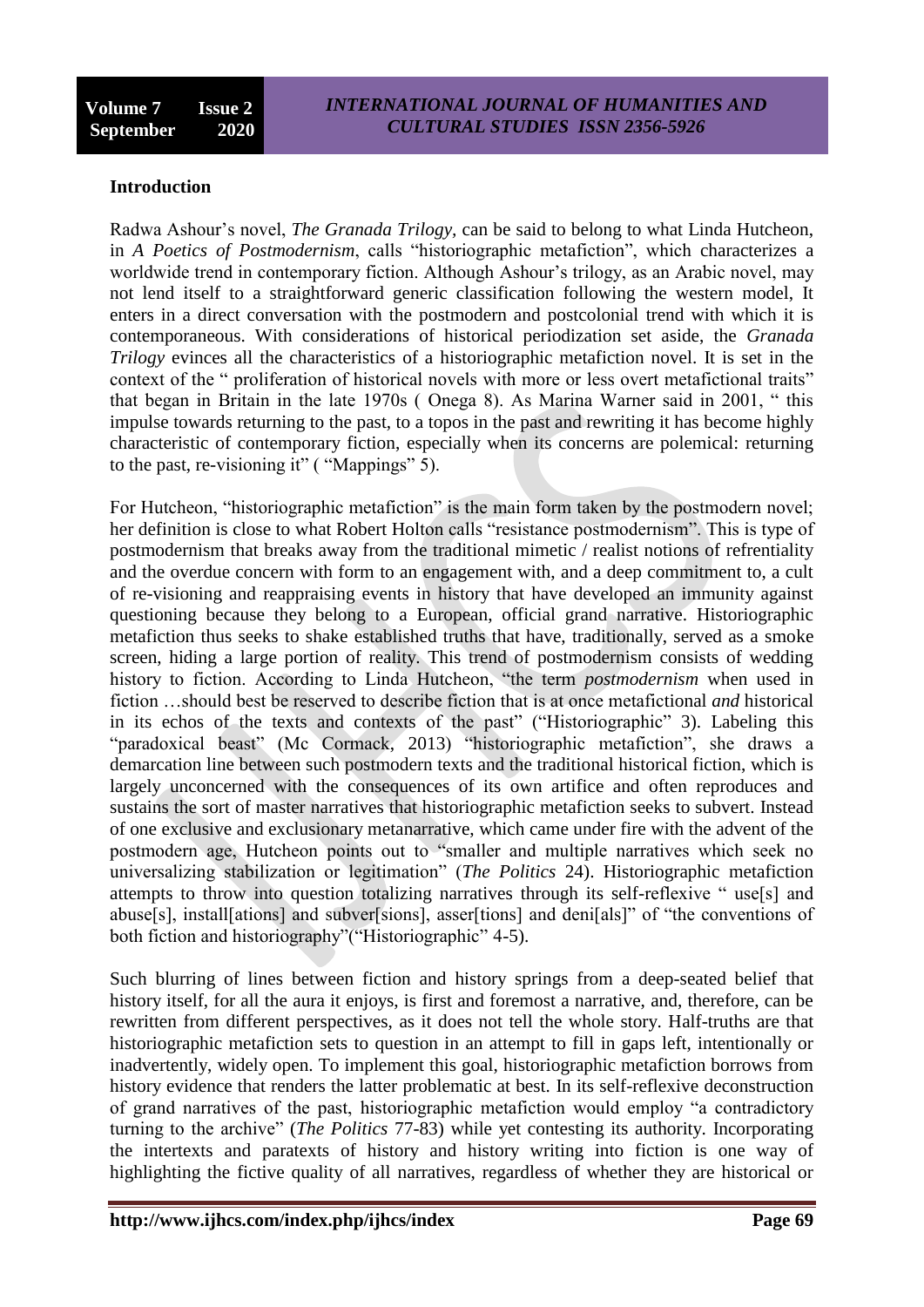literary. It is also an opportunity to underscore the contrived and often biased nature of history writing, a fact that opens up a space for investigation. As Hutcheon herself remarks, this combination in historiographic metafiction of " an aggressive assertion of the historical" with ― the social particularity of the fictive‖ draws attention ― not to what *fits* the master narrative, but instead to the ex-centric, the marginal, the borderline---all that threaten the ( illusory but comforting) security of the centured, totalizing, masterly discourses of our culture ( *The Politics* 82-83). It is around this master statement of Hutcheon's that Ashour's *The Granada Trilogy* and Tariq Ali's *Shadows of the pomegranate Tree* revolves.

Ashour is concerned with a period in the Arab Muslim history that is especially fraught: it is the history of Moriscos who, following the description of Hutcheons, stand for the ex-centric and the marginal, whose pasts have been largely silenced, erased, and narrated from the hegemonic center, or, in other words, misrepresented to serve the center's purposes.

Ashour's *The Granada Trilogy* claims a strong affiliation to the historiographical metafictional genre that translates the *zeitgeist* and lifts the veil from the intricate social and political relationships that affect the lives of communities. Like Nadine Gordimer, Ashour considers that the driving motive fueling her writing novels is a compelling need to "record". Likewise, Gordimer emphasizes a kind of "witness literature" that grounds her body of writings.

The need to record implies the existence of a willful manipulation of facts that results in misleading the general opinion by way of disseminating distorted versions of history; thus, generating a biased discourse that ramifies well beyond the level of text. Ashour justifies the need to record as follows:

> I am inclined to think that the need to record for the writers of my generation was also a response to a greater awareness of the constant threat of the word manipulation, what I would call ultra modern-germ warfare tactics. What we lived through and witnessed was denied and disfigured. Our collective memory was subjected to a double pressure; it was attacked from within and from without, with the kind of political language which Orwell once described as, "designed to make lies sound truthful and murder respectable, and give an appearance of solidity to pure wind".  $("Eve witness" 88)$

Revisiting history, Ashour argues, enables us to correct several erroneous beliefs about the Self and the Other, which is a necessary step to come to terms with the modern world. Thomas Mann's edict that "in our time the destiny of man presents its meaning in political terms" finds full accreditation in Ashour's political commitment. Mann's statement represents a postmodernist conviction shared by Michel Foucault, with his discursive formation and Pierre Bourdieu's theory of power. These postmodernists' distrust of grand narratives that go uncontested because they have acquired legitimacy has paved the ground for the development of historiographic metafiction, which seeks to problematize this legitimacy and offer alternative ways of approaching the historical archive.

In one of her articles, Ashour explains her involvement in politics, and how the latter impacted her way of writing, stressing that her engagement, just like any other person, was not a matter of choice. She singles out the 1967 Arab defeat as the real precursor of the revisionist tide that swept modern Arabic writing. She says: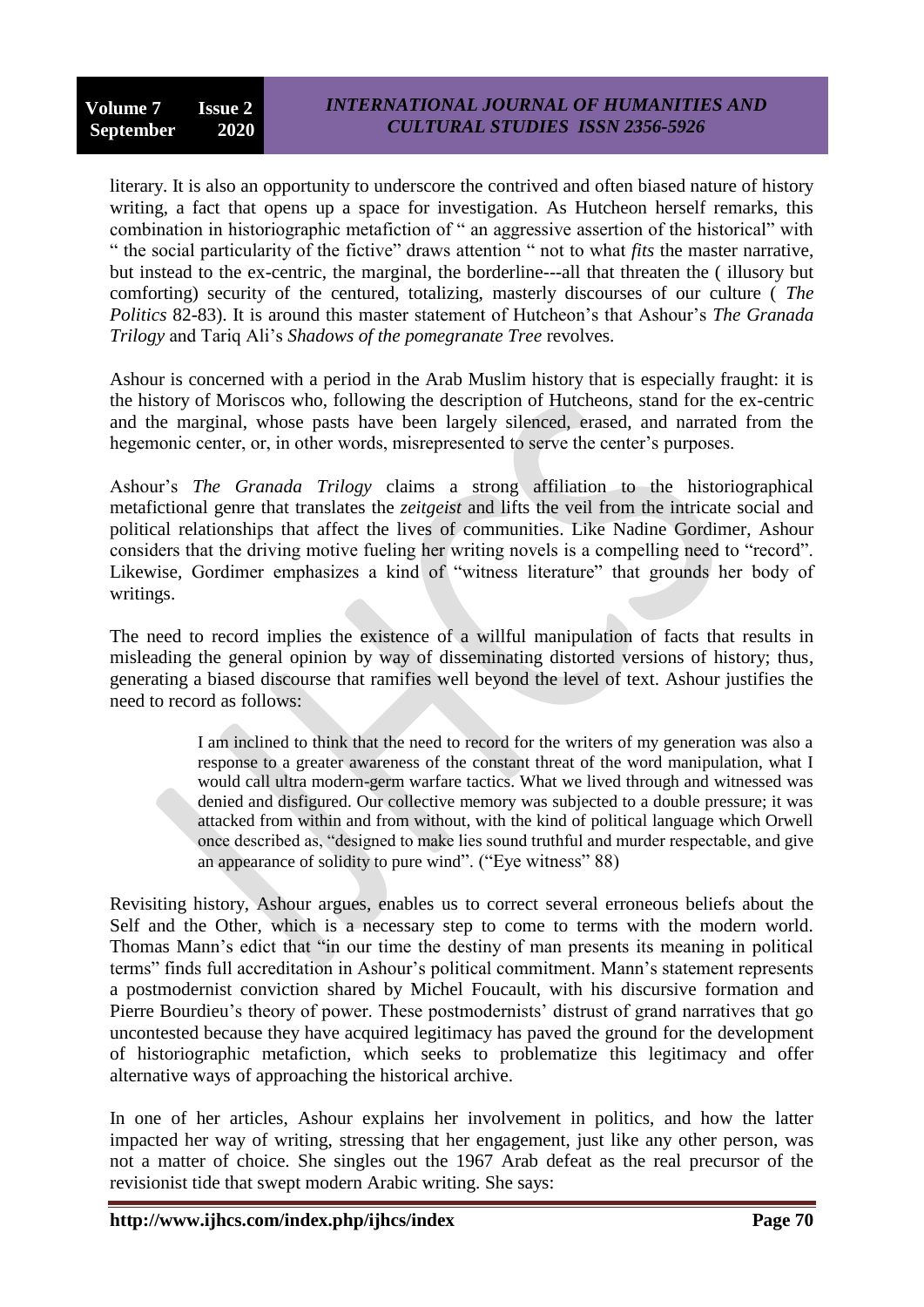The major formative influence has often been pointed out. In retrospect, I now realize that all my novels are attempts to cope with defeat…The events which preceded the June defeat and those which succeeded it made us particularly conscious that history was not out there in books and records of the past, but it was a living experience of our everyday life". ("Eye witness" 88)

Ashour's experiencing war deeply affected her writings. Her ultimate goal was to "record" and bring to light the "living experience" that history often keeps tight-lipped over. She wrote back to explain, argue, and disclose the truth. Together with other Arab contemporaneous writers; Najib Mahfouz, Emile Abibi, Allaa Deeb, Taher Wattar, Abderrahmane Munif, and others, Ashour "directly or indirectly assumed the role of a national recorder, half storyteller and half historian. They have been involved in recording aspects of their national history, both the historical present and the historical past." ("Eyewitness" 89). This obsession with recording is grounded in a feeling of defeat and a striving for reparation.

Seen from this perspective, The rise of the Arabic novel is exemplary of Frederic Jameson's concluding, along with Lukas, that " in our own time it is generally agreed that all novels are historical, in that in keeping faith with the present, their object is just as profoundly historical as any moment from the distant past" $(350)$ . Indeed, all novels are historical--and this is the very premise sustaining historiographic metafiction--since it is impossible to hermetically isolate the subject from what is going on around him politically. Ashour realized that the historical and the political could not be severed from people's lives. On this, she sounds both Weberian and Bourdieusian. The social is political, and the two can only go together.

Faithful to the spirit of historiographic metafiction, Ashour opts for representation instead of presentation, for magic realism instead of classic realism. Magic realism is particularly interesting in as much as it uses "fantasy, myth and archetype" as a "richer alternative to a realistic rationalism for recovering a people's lost identity" (Onega 59). The notion of magic realism brings to mind Micheal Taussig's "magic of the state", when the state is said to invent for itself a system of representations, to consolidate its rule by bestowing legitimacy on paradigms that are arbitrary at their very core. Magic realism starts from the same premise and questions, in a Bourdieusian and Foucauldian manner, the ordinary and the commonplace in an attempt to draw useful conclusions. This postmodern notion takes its cue in the writings of Lois Parkinson Zamora and Wendy B. Faris, for whom "politics collide with fantasy" (3). Zamora and Faris maintain that in magic realist texts, "the supernatural is an ordinary matter, an everyday occurrence", and "ontological disruption serves the purpose of political and cultural disruption" (3). The novel written in a historiographic metafiction mode shifts gears and moves from the general to the specific and from the extraordinary to the quotidian. Such purposive ontological disruption is necessary to bring about a sweeping change to a political and cultural setting perceived as corrupt and wrong.

Magic realism is situated at the heart of historiographic metafiction, which seeks to establish an alternative "order of things". If the order of things is an effect of mythical discourse, then a new discourse can remodel one's vision to reality. This new discourse leans heavily on what is labeled "postmodern ethics", with its suspicious attitude towards master narratives and its way of blaming them for the ethical degradation of the modern man. Unlike classic realism which focuses on an *is*, magic realism invests in an *ought*. Geoffrey Galt Harpham examines the *ought* that "centers all ethical discourse". He argues that "in ethical discourse, judgments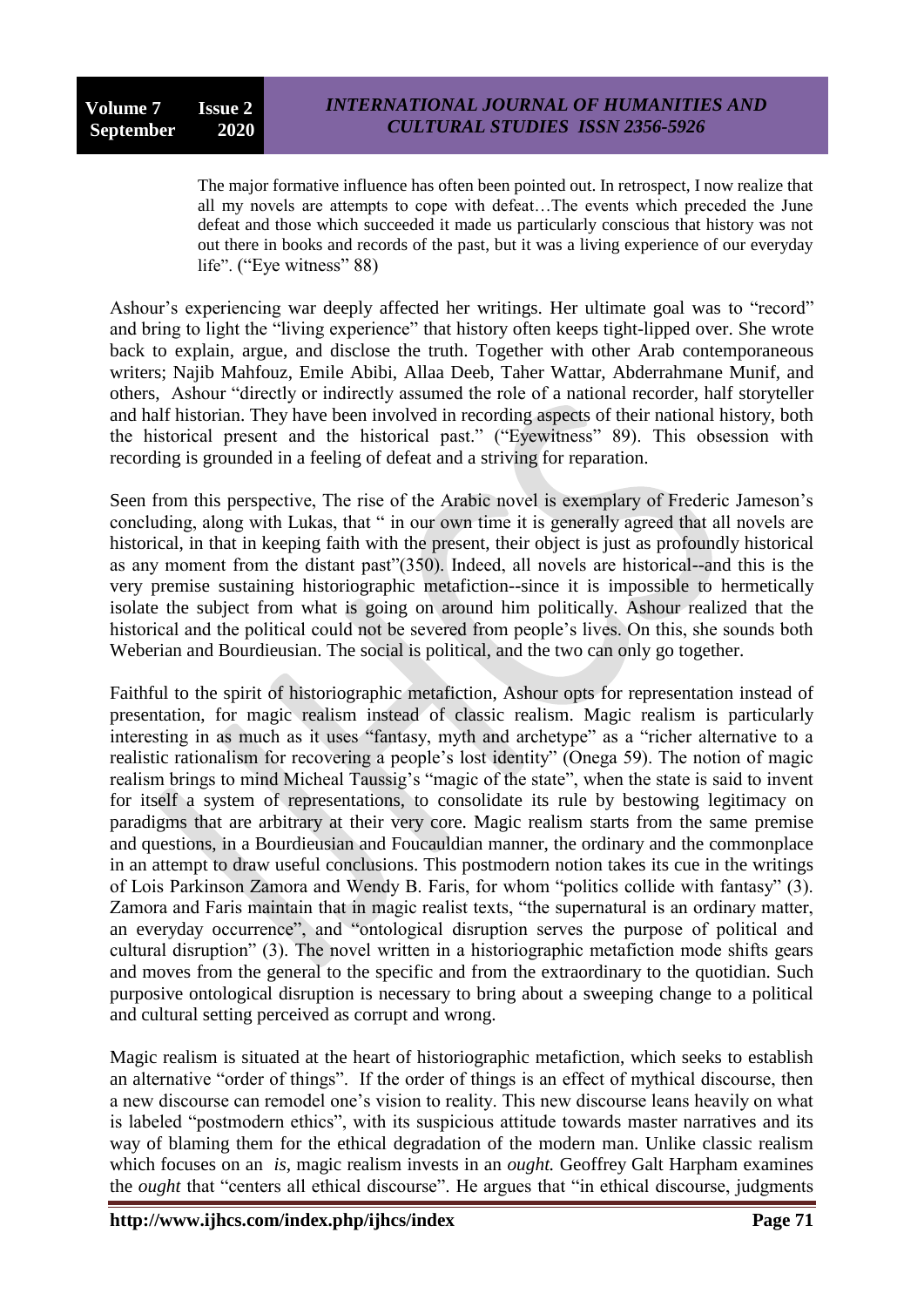tend to issue from the future: the energies of the *ought* concentrate in promises, responsibilities, and commitments" (2). These responsibilities or "ethical obligations [s]" issue "directly from the encounter with  $[\dots]$  the other" (Harpham 2), and such encounter imposes responsibilities and claims rights.

#### *The Granada Trilogy* **and a Rewriting of History**

*The Granada Trilogy* provides an alternative reading of the order of things. The novel stakes several claims, demanding a total revisiting of the history of Arab Muslims in Southern Europe during the fifteenth century after the collapse of the Arab Muslim rule in Spain. Radwa Ashour lifts the veil from this critical era in the history of the Iberian Muslims with the view to expose the violence they were subjected to by the emerging first European imperial force: Catholic Spain. Ashour deconstructs traditional history to reveal another story, that of the silenced Arab Muslim Other. Ashour's vocal message is that the encounter with the Other brings about with it an obligation to know and respect differences and honor ethical responsibilities. The first European emerging modern state, Christian Spain, as Ashour's novel demonstrates, was a far remove from honoring its engagements in this regard.

By combining the narrative techniques of classic realism—the construction of a well-made plot, carefully delineated characters, and realism-enhancing narrative techniques, with the use of a polyphonic structure, pastiche, and irony to show how European history is but one version of a plural truth, the novel shows that the historical narrative is selective and subject to revision, as it is, invariably, linked to a socially constructed and legitimized authority. Both Max Weber's and Pierre Bourdieu's notions of authority find full shape and splendor in Ashour's *Trilogy*. Power articulates all models of thinking and ways of life of a community that finds itself in a subordinated position. Discourse is a construct that dictates a specific order of things designed to be the rule. *The Granada Trilogy* challenges the official history by laying bare its artifice and rewriting it from the point of view of the silenced other. It aims at filling gaps putting order to the "episodic chaos" New Historicists associate modern History with. As Susana Onega explicitly remarks, "the contemporary creative writer becomes a historian in an attempt to fill in the gaps left by traditional totalitarian history"  $(16)$ .

To revisit the past, Ashour grounds her novel in geographical, historical, and cultural reality, thus connecting her readers to the world outside the page. The novel is rooted in geographical space and time; the story is located in Granada, with references to other Andalusi cities like Balansia, Jian, and Malaga. The trilogy spans three generations, covering the period between the fall of Granada in 1492 up to the historical expulsion of Muslims from Spain in 1609.

Names and dates correspond to well-documented historical facts: the two viziers who entered in negotiations with Ferdinand and Isabella, when signing the rendition of the city of Granada; the Arab sultan Abu Abdullah, known by the Christians as Boabdil, lamenting his wretched fate; the sudden, inexplicable conversion of Musa bin Abi lghassan,who was initially against the treaty; the volte-face of the Christians and their violation of the treaty; the notorious historical figure of the inquisition, Ximenes Cisneros, known for his hostility towards Muslims of Granada; the witch-hunt; the auto de fe; the Al-Pujarrat rebellion; and, finally, the expulsion.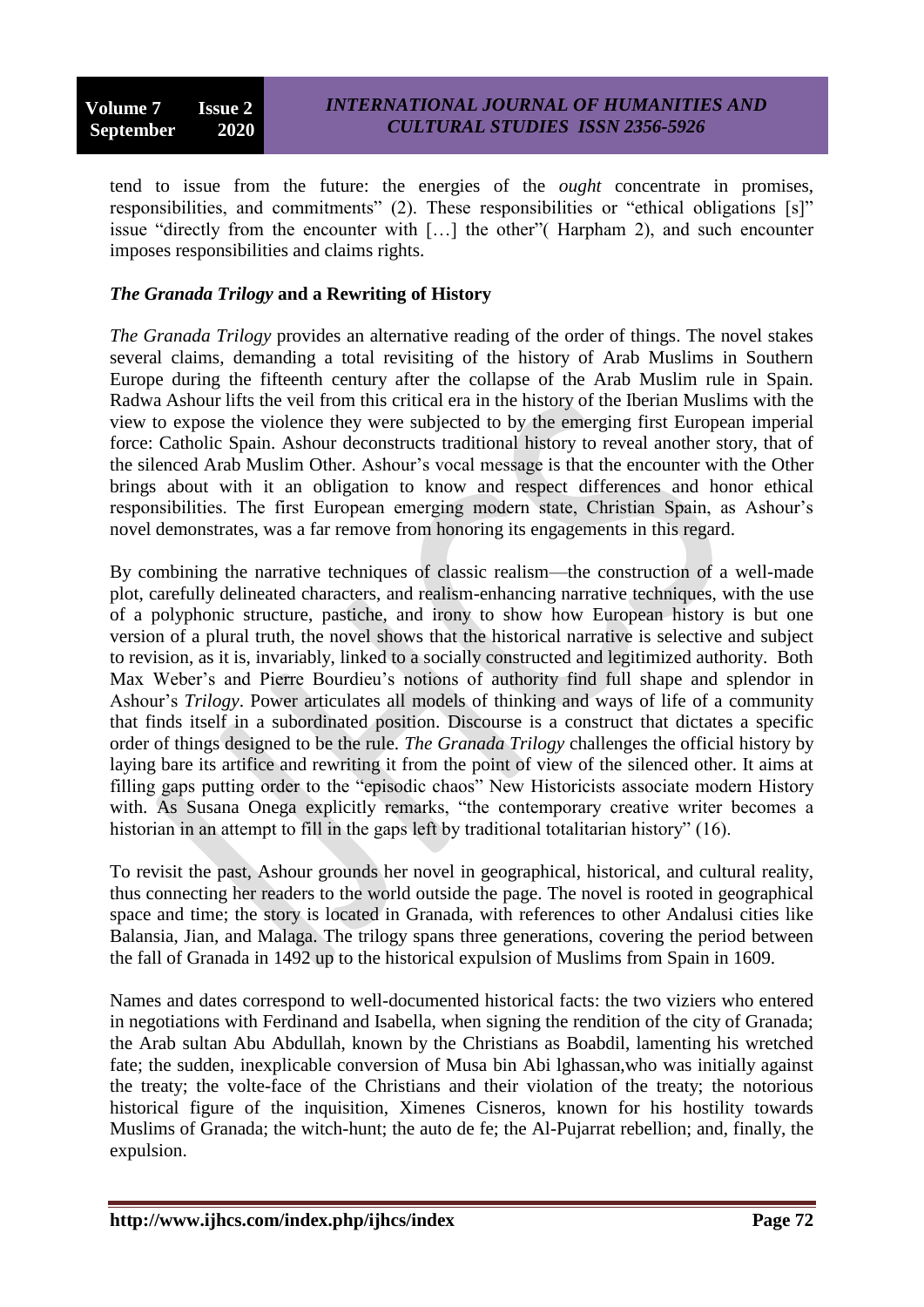The Geographic and natural features of the Iberian Peninsula are also recorded: the harsh cold of winter, the violent wind, the Channel and the Hadurra rivers, the Palm, the pomegranate and the olive trees, the Albaisin district; all of these and other features situates the reader well in time and place.

The main narrative thus rooted in space and time, is supposed to represent what "really happened", to borrow Leopold Von Ranke's slogan, that is, to capture the very essence of the historical events as they took place. Although Ashour gives voice primarily to the voiceless Muslims, we do hear echoes of the monological official discourse of the European Christians. These have a romantic vision of themselves as the agents of God and their King:

> [...] a noble and lofty dream that can be epitomized in just two objectives: to spread the word of God among the people who have not received it and bring them into the fold of the church; and to …unleash a holy crusade on the holy lands, liberate Jerusalem, and rescue the tomb of our Lord and Savior from the hands of those who do not believe in him. (Granara 166)

"حلم سام و نبيل يتلخص في هدفين جليلين لا ثالث لهما : أن ينشر كلمة الرب بين من لم تصل اليهم من قبل فيضمهم الى أحضبان الكنيسة، و أنّ... يجرّد حملة صليبية الى الأراضي المقدسة تفتح القدس و تستعيد قبر السيد المسيح من .(Ashour 178) "ايدي من يكفرو نه. ..

For Europeans, non-Christians are heathen creatures and sorcerers. Saleema is depicted as a soft target of European superstition. Saleema, Abu Jaafar's granddaughter, known for her devotion to books and learning, is accused of witchcraft and burned at the stake. *The Granada Trilogy* reflects upon the Spanish Europeans the image they project on the Arab Muslims. Scenes of gratuitous violence perpetrated in the New World betrays the real motives behind the Spanish colonization of these countries which have to do more with propping up the nascent economy of an emerging modern state in need for territories and resources than with any purported civilizing mission. The lust for gold, slaves, and land result in unsustainable levels of violence. Ashour brings the reader close to the barbarity of the Spanish, including a slice of a chilling genocidal scene:

> When the Castilian soldier caught her by surprise, she was startled, and her sudden shrieking scream failed to prevent the baby from being snatched away from her. In a moment's flash, he had pounced on her and grabbed the infant from her arms and threw it on the ground between his feet and his hungry dog. It was a black hunting dog with a long snout, high haunches, and two big dangling ears like a goat. The dog took one leap at the baby and grabbed it by the teeth. The screams of the mother and the baby blended with the chortles of the Castilians who gathered around to watch. They were all laughing uproariously except for two of them, one of whom looked on and shook his head in disbelief, and the second who struggled to keep his arms around the woman to prevent her from getting to her child. The dog continued its meal, the men laughed, and the woman screamed until a shot rang out and she fell to the ground soaking in her own blood. ( Granara 163)

...و لما باغتها الرجل القشتالي بوغتت و انطلقت منها صرخة حادة مفاجئة لم تحل دون انتزاع الطفل منها. في لمحة كان القشتالي قد انقض عليها و اختطف الصغير من بين يديها و ألقي به علي مد ساعده باتجاه كلبه الجائع. كلب اسو د قناص له و قوائم عالية و أذْنان كالماعز كبيرتان و متّهدلتان. قفز الكلّب فقّزة واحدّة على الطفل و راح بنهش. و اختلط صر اخ الأم و صر اخ الصغير بضحكات القشتاليين الذين التفوا للفرجة. كانو ا جميعا يضحكون بصخب سوى اثنين، أحدهما يحدق في المشهد بشكّل الى، و ثانيهما: يستخدم قوة ذراعيه في نطويق المر أة لمنعها من محاولة الوصول الى صغير ها .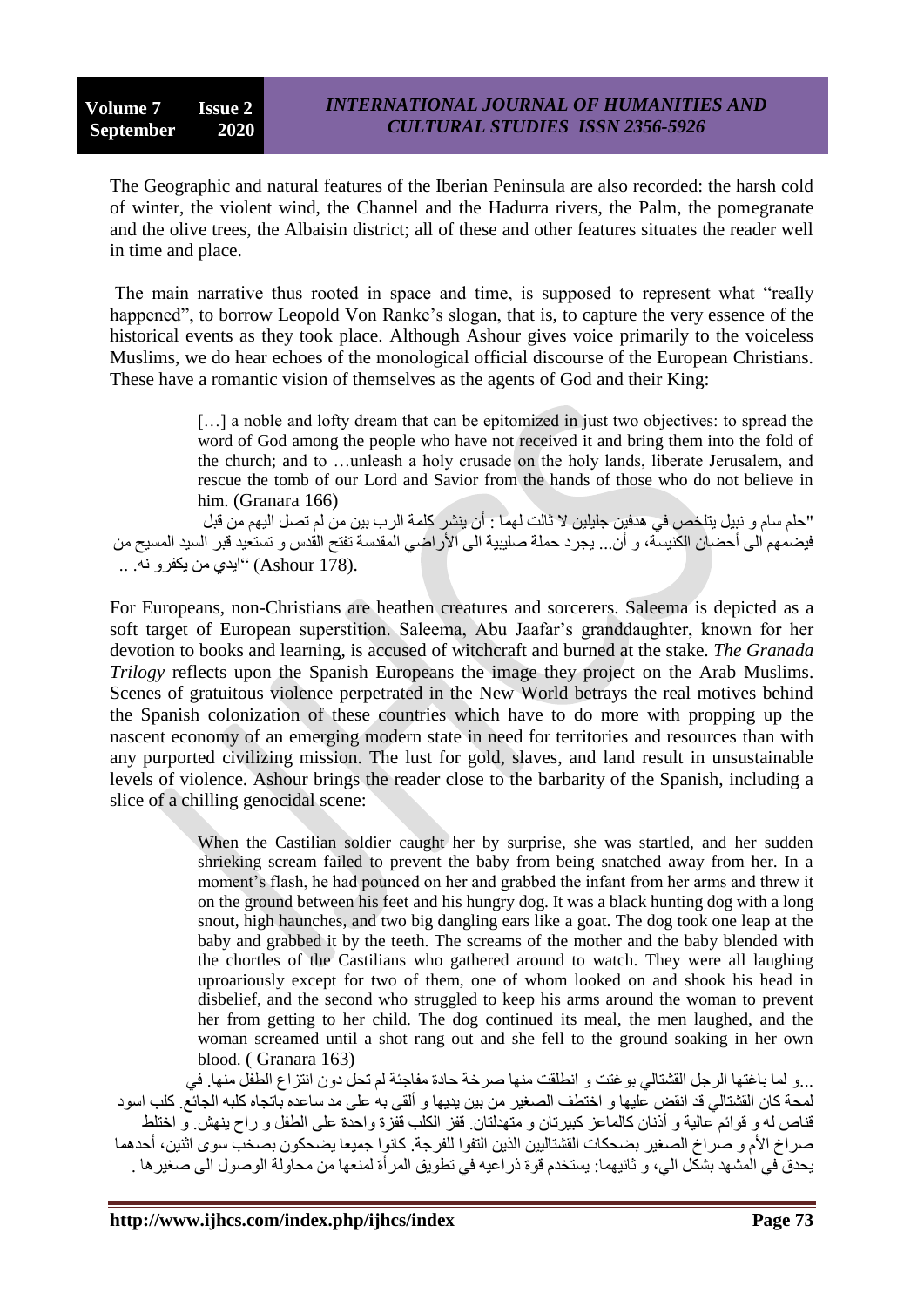و اصل الكلب و جبنه،و الر جال الضحك،و المر أة الصر اخ حتى أسكتها طلقة نار ية فسقطت على الأر ض غار قة في دمائها ثم ساد الصمت (Ashour  $175$ ) .

Ashour introduces such scenes of violence to throw into question the European civilizing mission. It also exposes to view the poor achievement of the Europeans on the ethical level and their failure to live up to the grandiose principles of the Christian faith. Ashour's ironic use of scenes of ethnic cleansing is meant to provoke the reader and incite him to define his position towards the issue raised. We are made to hear Naim, a character in the novel, who happens to witness the massacre of the Indians, distancing himself, prudishly, from the European invaders' heinous crimes. Unable to communicate with an Indian elderly because of the barrier of language, he expresses his wish to tell him that he is not one of them, and that he is from Granada: "I'm not one of them! Did you think I was one of them? I'm from Granada!" (Granara 165),

" لست منهم ...هل ظُننتني منهم ؟ أَنا من غرناطة" (Ashour 176).

Ashour emphasizes Naim's Otherness, which, in this case, merges with the Otherness of the Indians as opposed to the European invaders. The encounter between the self-- the Arab Muslim and Indian "self"-- and the European Other is a prominent theme in the trilogy and the concepts of identity and alterity punctuate the whole narrative. In another scene of the novel, we hear Saleema identifying herself, as she probably feels the need to assert herself again in front of an indifferent, ignoring Other. She restates with no little pride, while thinking of her inquisitors, "I am Saleema bint Jaafar"," أنا سليمة بنت جعفر (Ashour 243) , which, for her, makes a big difference. Another powerful segment of the Arab Muslim identity in the aftermath of the collapse of their rule is the city of Granada. The narrator highlights how Naim, and most of the protagonists in the novel, identify themselves with this city, which is presented as their anchor, without which they remain unidentifiable.

The gap between the Self and the Other is made unbridgeable with the emerging modern state. Following Max Weber's insight, the European Spanish dominant group seeks to wipe out all traces of both the Arabs Muslims of Granada and the Indians of the New World. A new worldview is being implanted to the high cost of murder, enslavement, and systematic depletion of land and resources.

Right from the beginning of the novel, Ashour introduces a parade, a rite of institution the Spanish state makes use of to display the spoils of Christopher Columbus after his return from the New World. Indian men, women, and children were paraded indiscriminately with objects and animals. Bourdieu is very eloquent when he points to the role of rites of institution in consolidating the worldview of the dominant group. Ashour introduces the parade as one form of rites of institution the Spanish drew heavily on as early as the fifteenth century. It is meant to accentuate the Otherness of Indians and their base level compared to the Spanish Christians. This peculiarly modern practice sets barriers between people and assigns roles to everyone. Consequently, Indians are transformed into an object of the Other Christians' gaze, and in the process, they lose their humanity and become indistinguishable from the exotic birds, artifacts, and other queer beasts on display.

What is interesting is the way the Spanish Christians used parades to implement goals Pierre Bourdieu delineates in his theory of symbolic power, the most important of which is the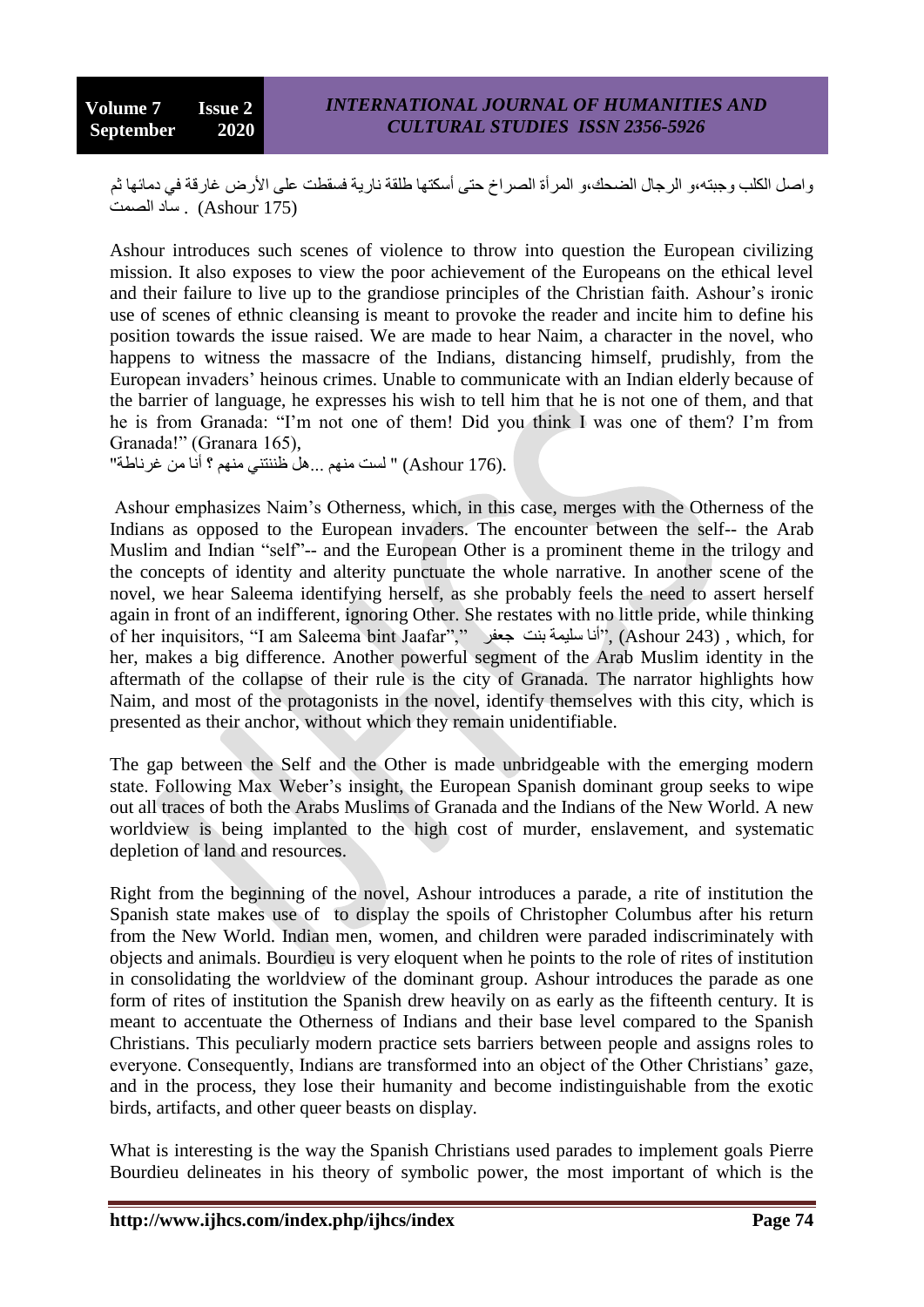―consecration‖ of ― arbitrary boundar[ies]‖ (*Language and Symbolic Power* 118). Indians are cast as a heathen and an uncivilized Other like the Arab Muslims of Granada. This explains the sympathy of the narrator with the Indian slaves, noting that, despite their eccentric ways, they were not repulsive: "Although strange indeed, they were not at all repulsive to look at. On the contrary..." (Granara 29).

.(35 Ashour) " و كانت هيئتهم على غرابتها لا تثير النفور ، بل على العكسّ تماما من ذالك...

Ashour implements what Linda Hutcheon refers to as "the presence of a lower text on the same page" (*The Politics* 81). This lower text subverts the linear primary narrative of official European history, providing an alternative view of events. After all, Indians are not what the Europeans made them to be. They are not that different. Karen Castellucci Cox posits that " To retell a fixed narrative, such as an established history, revisionist writers may need to insert jarring shifts, discomfiting the reader enough to draw attention to the new interruption and then to the ways it alters the older narrative" $(157)$ . Ashour makes use of such "jarring shifts" throughout the novel with the aim of opening up a space for speculation and inviting the reader to challenge his "prejudices", to quote Hans George Gadamer.

The *Auto de*  $fe^1$  staged towards the end of the first section of the novel offers another opportunity to revisit the established European narrative. It, also, provides sheer evidence of the modern pedigree of violence. The *Auto de fe* stands as another rite of institution the Spanish emerging modern state drew upon heavily to divide people along lines of race, sex, and religion. Saleema is accused of witchcraft by the Inquisition. She is burned at the stake under the watchful eyes of her family and community.

Ashour's choice of Saleema to be burned alive throws into question the Western stereotype about Arab Muslim women being passive and powerless. It is another "jarring shift" that brings the reader to question the mystification surrounding the role of the Arab woman in history. Throughout the novel, Saleema is portrayed as an avid reader and devotee to books. The novel relates how she managed to hide her grandfather's books in the family's old house on the outskirts of *Albaicin* to spare them decimation at the hands of the Inquisition. Saleema's free mind and brave character casts the Arab Muslim woman in a new light, totally subverting the notorious European harem cliché.

Ashour presents the events from two opposing points of view, pitting the point of view of the subordinate Arab Muslims against the monological official discourse of the Europeans. The double narrative serves to undermine the assumptions underlying the traditional perspective and force the reader to see events from a different lens. The narrator introduces the trial proceedings to give voice to the witches and enable them to tell their story. *Saleema* is accused of witchcraft and is transported in a basket to prevent any bodily contact with her. She is presented as an evil witch who practices black magic and copulates with the devil. Ashour inserts bits of biting irony that leads the reader to laugh, exposing, sardonically, the superstitious mentality of the Europeans, a mentality that Saleema's Granadan Muslim mind fails to accomodate. She is accused by the inquisitors to have had a sexual affair with a goat and to have conceived of her daughter *Aicha* as a consequence. Ashour inserts a monologue to enable the reader to partake of *Saleema*'s thoughts during the trial:

 $\overline{a}$ <sup>1</sup> The *Auto de fe* is a ceremony conducted by the office of Inquisition to pronounce judgment on and order the execution of a heretic.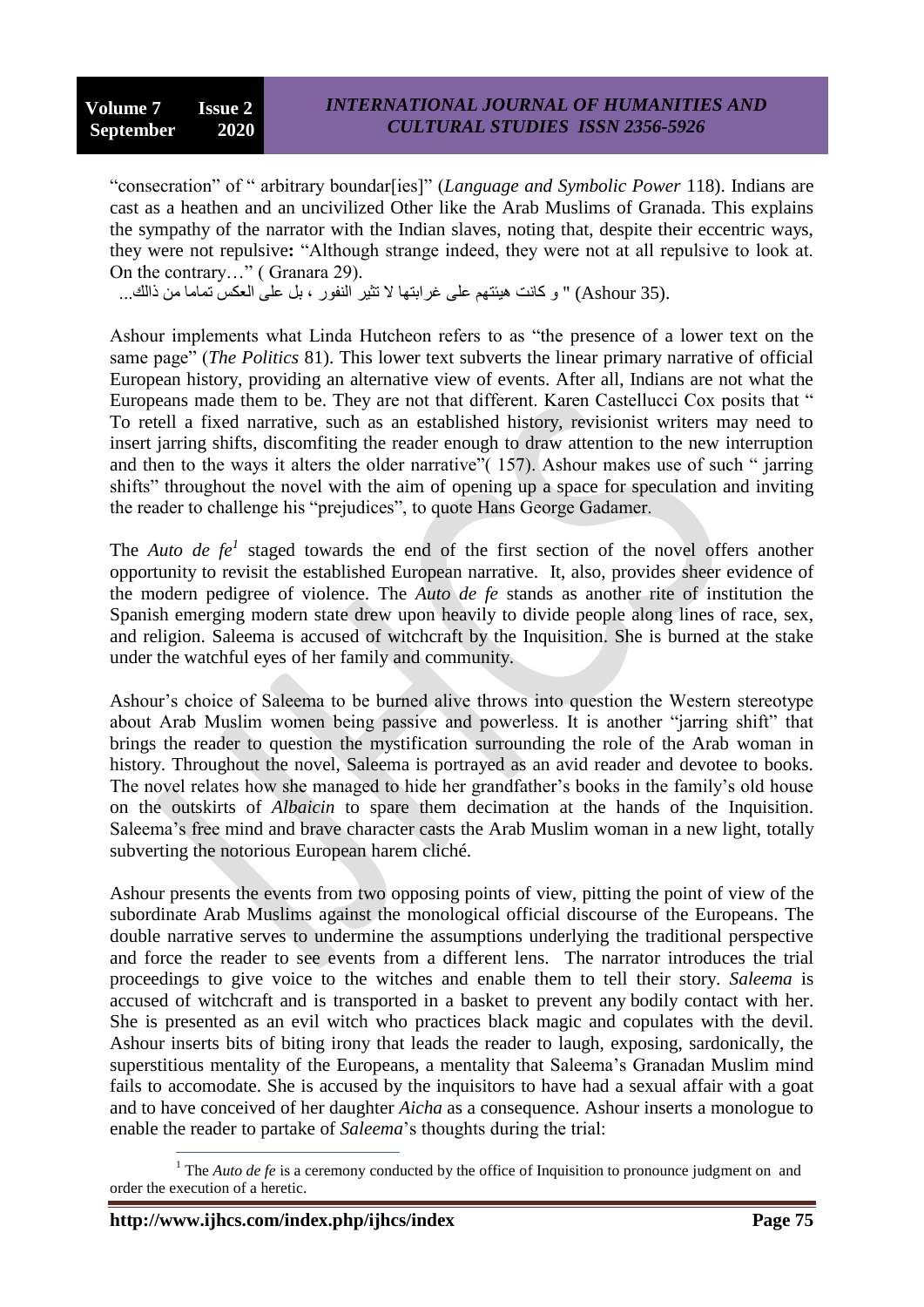Was it a nightmare, Saleema thought, that shoved her into an absurd game directed by three strange, demented people? The judge accuses her of copulating with a billy goat…even those men who came and arrested her acted strangely. One of them tried to fiddle with her books, and when she reached over to stop him, he jumped away in a panic and screamed at her, "Don't touch me !" as though she were some kind of snake or scorpion that could kill him in a second. Then they tied her up as though she were a raging bull, and they put her into a large basket. You don't put a raging bull in a large basket. Maybe, a lamb, a chicken, or a rabbit. But this was only Saleema bint Jaafar whom they were taking away, tied up and in a basket! Whenever she recalled the scene, she would laugh a laugh that verged on sobbing, and then she would laugh no more. ( Granara 219)

ْهل هو كابوس ز جها في لعبة عابثة يدير ها معتوِ هون غز بيو ا الأطوار ؟ بِتهمها القاضي بمعاشر ة تيس…و من جاؤوا للقبض عليها تصرفوا بما هو أعجب. حاول أحدهم العبث بكتبها فمدت يدها لتمنعه، فاذا به يقفّز مرتاعا و يصيح بأعلى صوته: " لا تلمسيني" كأنها حية أو عقر بة في لمستها هلاكه،تم يقيدو نها كأنها ثور ۖ هائج و يضعو نها في قفة، بل السخّل الصّعير ۖ أو الدجاجة أو الأرنب،و هي سليمة بنت أبي جعفر ،حملو ها مقيدة في قفة؟ تستحضر ِ المشهد فتضحك ضحكا كالبكاء ثم لا تضدداك. ( Ashour 235)

Such a slice of black humour exposes the illusions underpinning the modern European state. Witch-hunt emerges as a fundamental constituting part of European culture and has largely influenced the Europeans' dealing with other cultures and nations. Modernity has proved unable to get rid of the relics of this legacy. Michel Foucault's insightful study of the European culture reveals the tenacity of the practice, which, albeit a thing of the past, still surfaces under the guise of interrogations, extraction of confessions, bureaucracy, binarisms, and an unrelenting pursuit of the truth. Witch-hunt is an early precursor of modern violence. Saleema is depicted as the cast away, the heretic, who refuses to abide by the Spanish state's rules. Difference is regarded as deviance, and, clearly, the European mind finds it particularly hard to deal with a deviant Other.

Alongside being a rite of institution in the Bourdieusian sense, the *Auto de fe* reflects Micheal Taussig's "magic of the state". Like the parade mentioned above, it is an orchestration as well as a celebration of the binary system that premises the European culture. It is a way of setting boundaries that define acceptable modes of behavior together with the limits of their transgression. The deviating behavior of Saleema: her playful attitude towards attending Masses, her keeping the banned books, her continuing down the path of searching for herbal plants to cure the sick in her community, in clear defiance of the Spanish rules, made her an easy target of the Inquisition.

Ashour's choice of a woman to stand at an *Auto de fé* is no figment of her imagination. She did not do what Alexander Duma tolerates doing with history while writing fiction to have ―des beaux enfants‖ [beautiful kids]. The Inquisition records include countless instances of Muslim women tortured or burnt at the stake. Records even talk about women being more obstinate and resisting than their male counterparts<sup>2</sup>. In the novel, *Saleema* exhibits exemplary

 $\overline{a}$ 

<sup>2</sup> See Mary Elizabeth Perry's *The Handless Maiden* for the pioneer role of Morisco women in

preserving their culture and religion in what Perry calls "domestic resistance". This is, in principle, the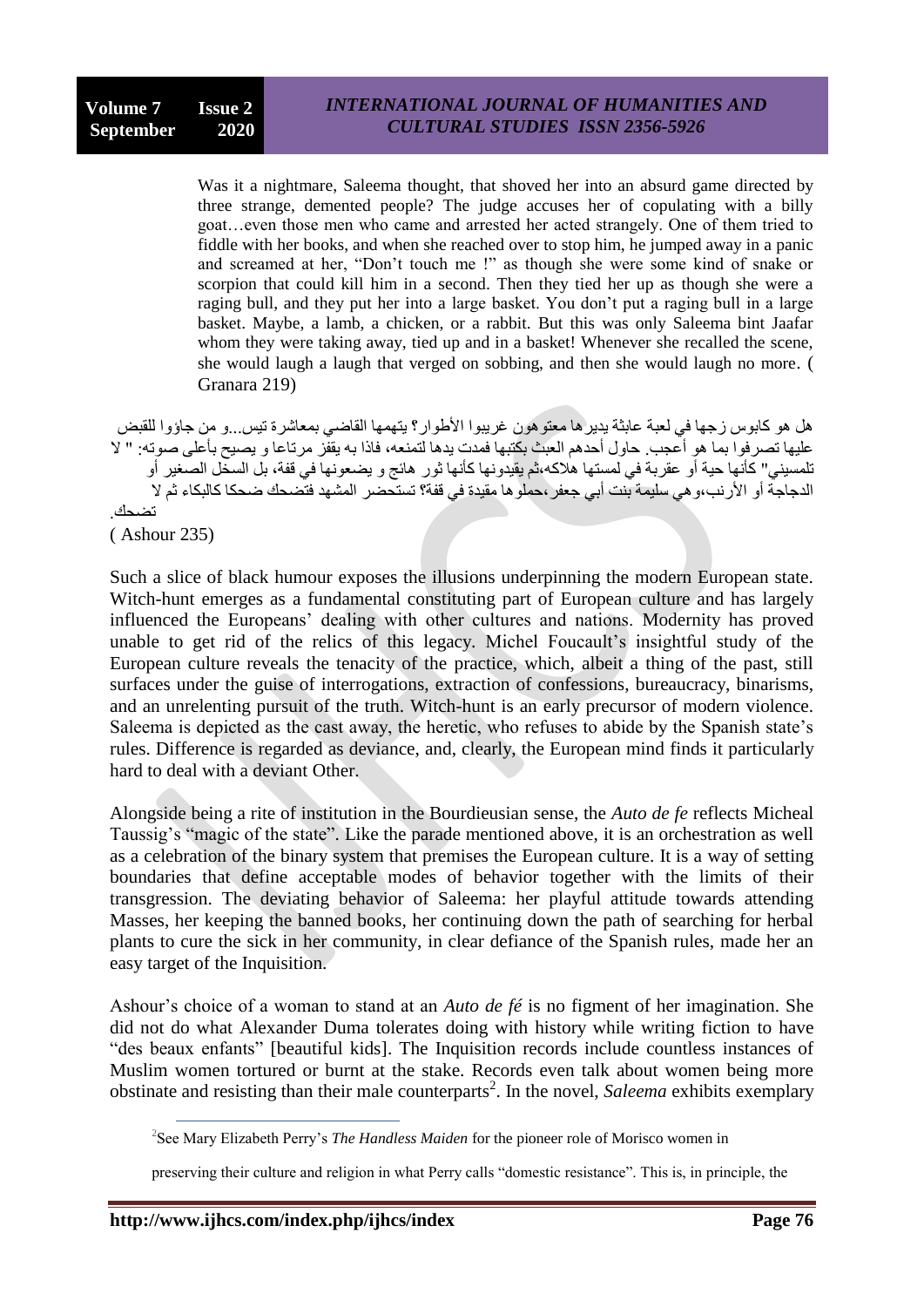courage in front of the inquisitors, who ended up concluding that she was aided by Satan. Ashour, again, gives us a glimpse of her protagonist's thought during the *Auto de fe* :

> Saleema tried as best she could to withstand the agony of walking on two feet swollen and burned by torture…She didn't dare look at the people around her. She occupied her mind with her thoughts. They were going to sentence her to death, so why didn't her inside roil with dreaded fear, or why didn't she cry out in anger and fury? She wondered if it was because she wished for death, that she was imploring God to relieve her of the unbearable suffering of her body and soul…She decided without any forethought not to humiliate herself by screaming or begging…she would not add insult to injury onto herself… . (Granara 227)

(...كانت تجتهد في تحمل مشقة السير على قدمين متورمتين ملتهبتين من جراء التعذيب...لم تكن تتطلع الى ما حولها، بل شغلتها أفكار ها. سيحكمون عليها بالموت، فلماذا لا تتزعزع أحشاؤها خوفا و لا تصيح فزعاً أو ثورة، هل لأنها تمنت الموت و تضرعت الى الله تطلبه حتى بدا الموت خلاصا من عذاب لا تطبقه النفس و البدن؟...لن تهين نفسها بالصر اخ و التضرع ...لن تضيف على المهانة مهانة) (24 Ashour).

Granada ends with an *Auto de fe* , which is the culmination of the Spanish Inquisition's violence. Ironically, Bab-al-ramla, the place where books were burned, and where Saleema witnessed the barbaric act, is the very one to harbor her decimation. The burning of the books, this act of symbolic violence that initiates the novel, bears within it the seeds of the ethnic cleansing that seals the narrative. Saleema's tragic death is another long-term effect of the bonfire of books in Bab-al-ramla.

The story is recounted from an omniscient third-person narrator position. Yet, Ashour appears to incessantly disrupt this traditional way of narrating, inserting "jarring shifts" that take the reader away from what the narrator is talking about to hear other narratives recounted by the characters in the novel. This is often done abruptly. On page 37, Ashour makes a sudden, unexpected shift from the parade event to kids playing the game of the battle between the Christians and the Granadans. There is no smooth transition in the traditional sense, and the reader needs time to realize that he is dealing with a children's game. Here reality is mixed with fantasy and the two are hardly distinguishable. The message of Ashour is that the line between reality and fiction is thin to the point of invisibility, which implies that there exists a plurality of narratives that invite a myriad of interpretations. Therefore, History should be stripped of its immunity to questioning, and, in a postmodern fashion, be brought to trial.

Similar disruption of the narrative takes place on page 39. After we get the point that the narrator is describing a scene about children playing Christians and Muslims, we are, again, lost, groping for meaning, before we realize that the narrative is a flashback about Saad reminiscing the traumatic events that led to the death of his little sister and the enslavement of his parents during the Spanish siege on his city, Malaga. Similarly, on page 52, we follow Abu Jaafar on his way back home. The narrator describes how he stumbles and falls down and

 $\overline{a}$ 

persistent use of Arabic inside homes and the perpetuation of customs and Islamic rituals, in defiance

to the Spanish prohibitions. Perry points out how Morisco women turned their homes into sites of

resistance, most of the times at the risk of being tried and executed for heresy.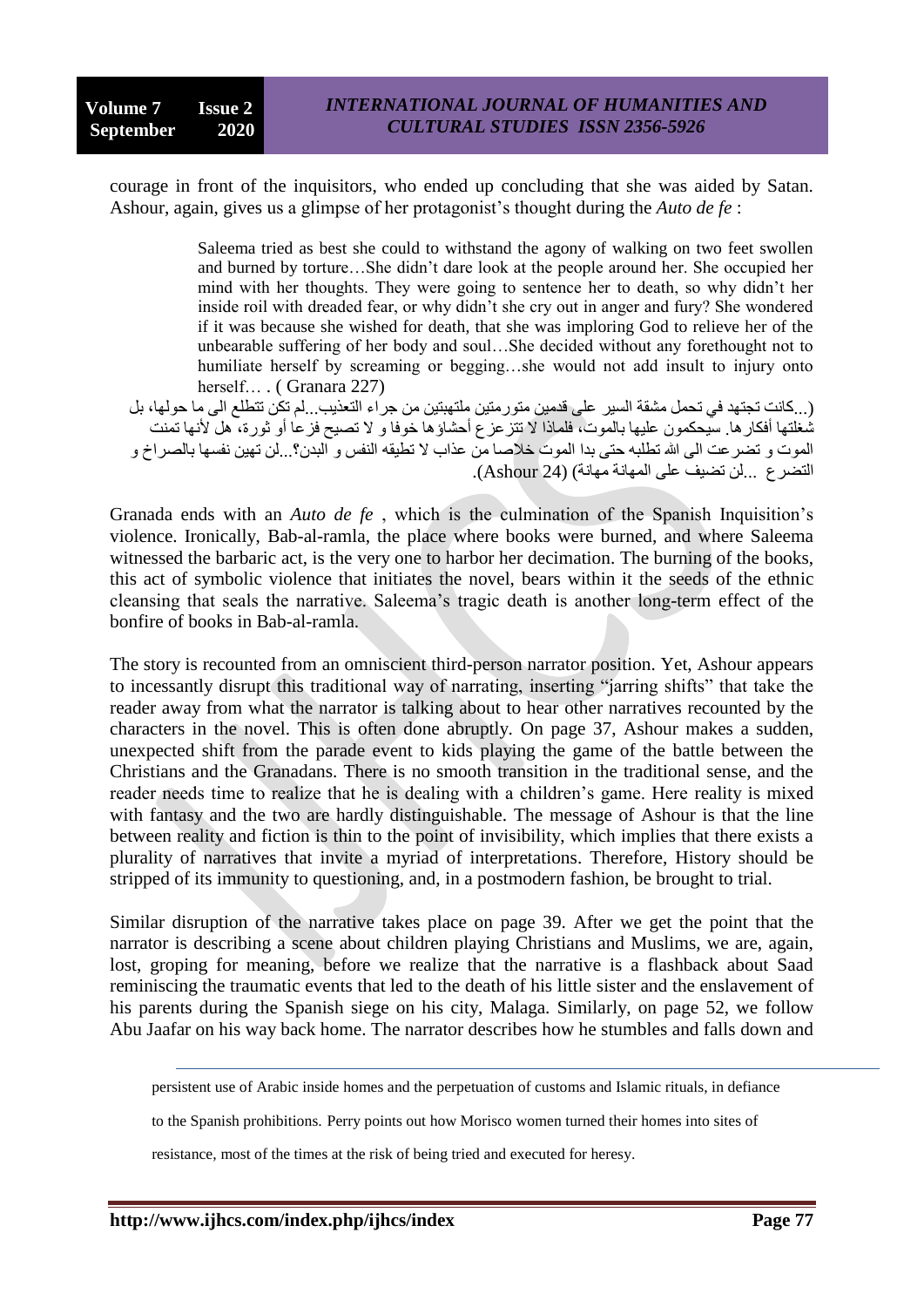gets injured in his knee and nose, and how he, finally, sits down, motionless, until sunset. Unexpectedly, we are told that he is dead.

Such "jarring shifts" interrupt the flow of the narrative, creating a sense of urgency throughout the novel and a state of alertness in the reader. We are kept on our toes, as readers, anticipating the unanticipated. Such abrupt interruptions of the main narrative yield a fragmented product that is meant to reflect the equally fragmented nature of the Andalusi Arab Muslim history. This fragmented narration, implemented on purpose by Ashour, draws attention to blank spaces and lends a sense of erasure to the text as if information and scenes have been physically wiped out by an invisible hand. In many ways, this fragmentation mirrors the silence of the Arab Muslims of Granada and points to the black holes that mark their history.

The silences and blank spaces are vigorously pronounced in the novel. Abu Jaafar, traumatized by the capitulation of his city to the Christians and the bonfire of books, seeks refuge in silence, as if he thinks language falls short of spelling out his trauma: "Naim stared at him inquisitively, but Abu Jaafar remained silent, explaining nothing of what he had just said" ( Granara 3), ( " تطلع اليه نعيّم مستفهما و لكن أبا جعفر ظل صامتا و لم يفسر شيئا من كلماته." ) ,(3 Granara 35).

Abu Jaafar's muteness grows more acute with the running of the hard times in Granada: " Abu Jaafar, now in his seventies, was becoming more taciturn as he shielded from those closest to him the turmoil he was suffering"  $($  Granara 21 $)$ .

" كان أبو جعفر و هو يخطو في عقدِه السابع يزداد صمتا. صمت كَثْبِف يحجب عن عيون أقرب الناس اعصار ا داخليا '' (Ashour 27)

Saad is another character in the novel, who keeps silent on his traumatic experience in Malaga, which resulted in the enslavement of his parents and his sister's death of hunger. When Naim asks Saad about his origins, and how he got to Granada, the latter abstains from telling him anything: ""He [Naim] never tired of asking questions, and Saad had no desire to reveal anything to him, so he responded with terse, evasive answers" (Granara 13),

.(20 Ashour ) " كان الولد يسأل بلا كلل و سعد لا يرغب في الافضاء بشيء ،فيجيب اجابات مقتضبة أو مراوغة

Yet, even if Naim is willing to recount his story to Saad, he fails to remember anything about his father and mother, or about his origins and seems to be entrapped in a state akin to amnesia. In the third section of the trilogy, "Departure", Ali, Abujaafar's grandchild, standing for the third generation of the Arab Muslims, manifests an acute dearth in his knowledge of his family's history: He was told nothing about the existence of his father, and he scarcely knows anything about his aunts. Another instance of silence is Naim's reticence to speak about his experience in the New World, despite Maryama's persisting questions. Naim was an eyewitness to the ethnic cleansing of the Indians, which claimed the life of his Indian wife and unborn child. After his return to Granada, Maryama doubts his identity after the trauma changed him beyond recognition: "but this broken man, is he really Naim?", بر (259 Ashour )" و لكن هذا الشيخ المعدم هل هو حقا نعيم "

The Spanish violence has turned most of the victims to the mute mode. *The Granada Trilogy* focuses on moments of intense trauma, and this explains largely the silences and gaps that suffuse it. Following Jack Lacan's psychoanalytic insights, the traumatic experience is one of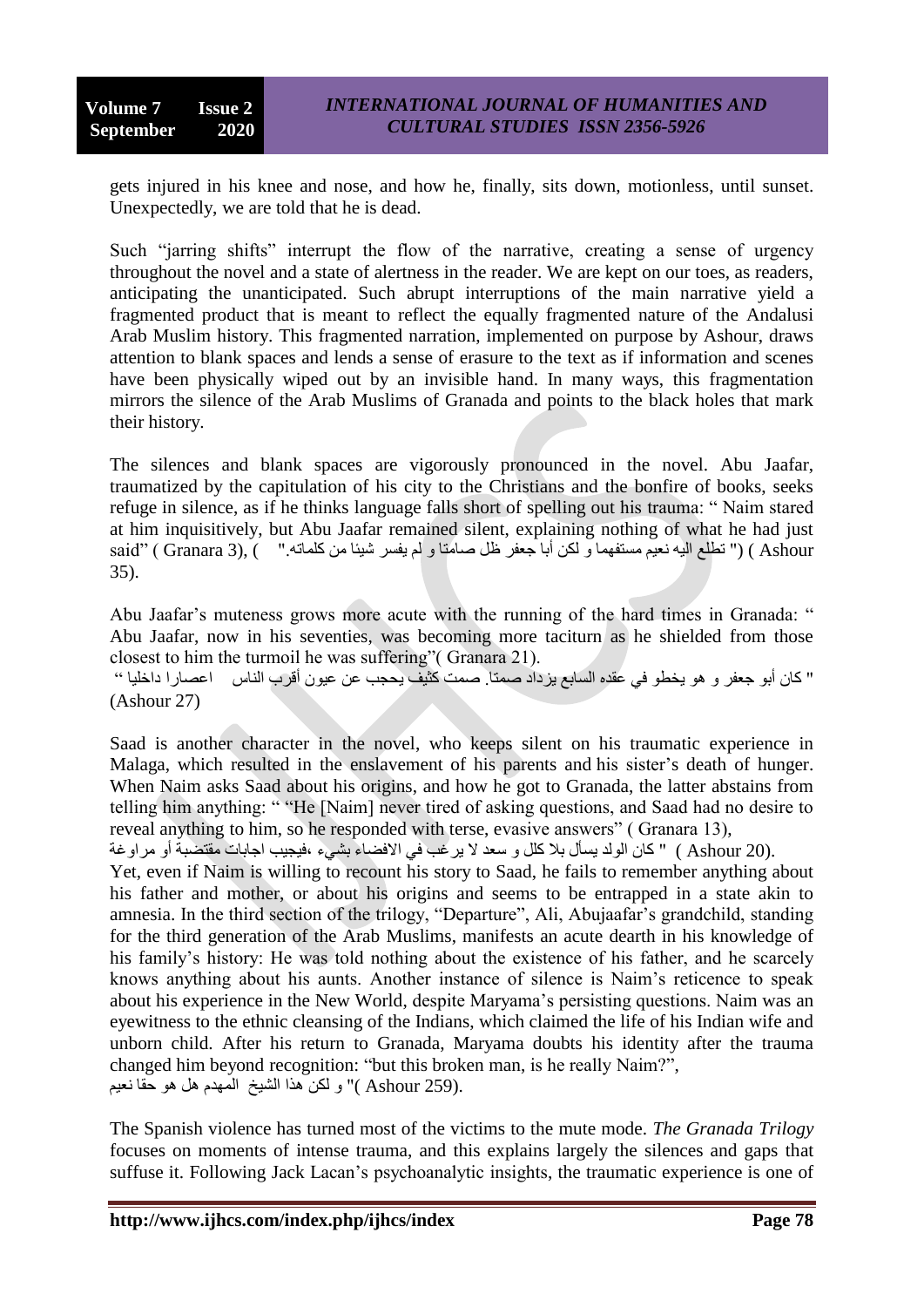radical alterity that resists linguistic representation. It produces a hole or empty space in representation. It is a kind of absence that Lacan calls "the real". The traumatic "real" eludes representation. As Slavoj Zizec puts it, the real is "that which resists symbolization: the traumatic point which is always missed but none the less always returns, although we try – through a set of different strategies—to neutralize it, to integrate it into the symbolic order" ( 69). Ashour uses flashbacks abundantly to offset the heavy silences of the protagonists and provide the reader with a glimpse into the indescribable traumas that condemned them to silence.

The instances of absence and silence that characterize the novel call into attention the fragmented history of the Arab Muslims in the aftermath of the collapse of Al-andalus. We hear little about the marriage of Saad and Saleema before Saad chooses to join the rebels in Al-pujarrat. Similarly, the narrator keeps tight-lipped over the marriage of Hicham and Aicha, Saleema, and Saad's daughter. We do not know how Aicha died, or the circumstances that led Hicham to leave and join the rebels in the mountain. Hicham is introduced in the novel as a stranger who comes to pay visits to Maryama and Hasan. The narrator does not disclose his identity immediately, and the reader takes time before he realizes that Hicham is Hasan and Maryama's elder son since the narrator does not reveal his identity when he reached the adult age. The transition from Hicham's childhood in the first section of the novel "Granada" to his adulthood in the second section "Maryama" is done abruptly, and a huge unsettling gap lies between the two periods.

Fragmentation is also exemplified by the multiplicity of narratives in the novel. The trilogy's dialogic structure allows for questions that open up a space for debate between the protagonists. The Granadans are depicted as split among themselves over the various issues at stake. This is very telling. The diverging views over the fate of Ibn-abilghasan, for instance, belies a missing link that prevents the population of Granada from coming to terms with the new status quo after the fall of their city. Ashour's choice to include this real historical figure into her narrative throws his case into question, inviting readers to make their own judgment. The disappearance of Ibn-abilghasan, a prominent political figure in Granada, who opposed the treaty of capitulation, leaves a blind spot that the narrator does not settle.

The polarity of opinions among Muslims of Granada over the treaty of capitulation or the choice between conversion and departure is indicative of the fact that against a single monological official discourse, there exists an infinite range of interpretations. Ashour deftly demonstrates that Muslims and Arabs cannot all be lumped into one homogeneous category the way Europeans tend to visualize them. She answers back, explaining that unlike the European's portrayal of Islam as a fixed, totalitarian creed, the latter manifests a discursive tradition that allows room for debate. An instance would be the divergent attitudes of Hasan and Saad regarding the issue of Al-pujarrat rebellion. Saad decides to join the "Mujahidin" to retrieve land and religious rights. Hasan sees things differently, displaying a more compromising attitude towards the Spanish violence and arguing, following a Tunisian faqih, that Morisco Muslims are licensed to change their religion to Christianity under duress, and that they can continue being Muslims in clandestiny. This is a well-documented historical event that Ashour inserts into her narrative to deconstruct the Western version and provide an alternative reading of history. The Spanish violence triggered different reactions from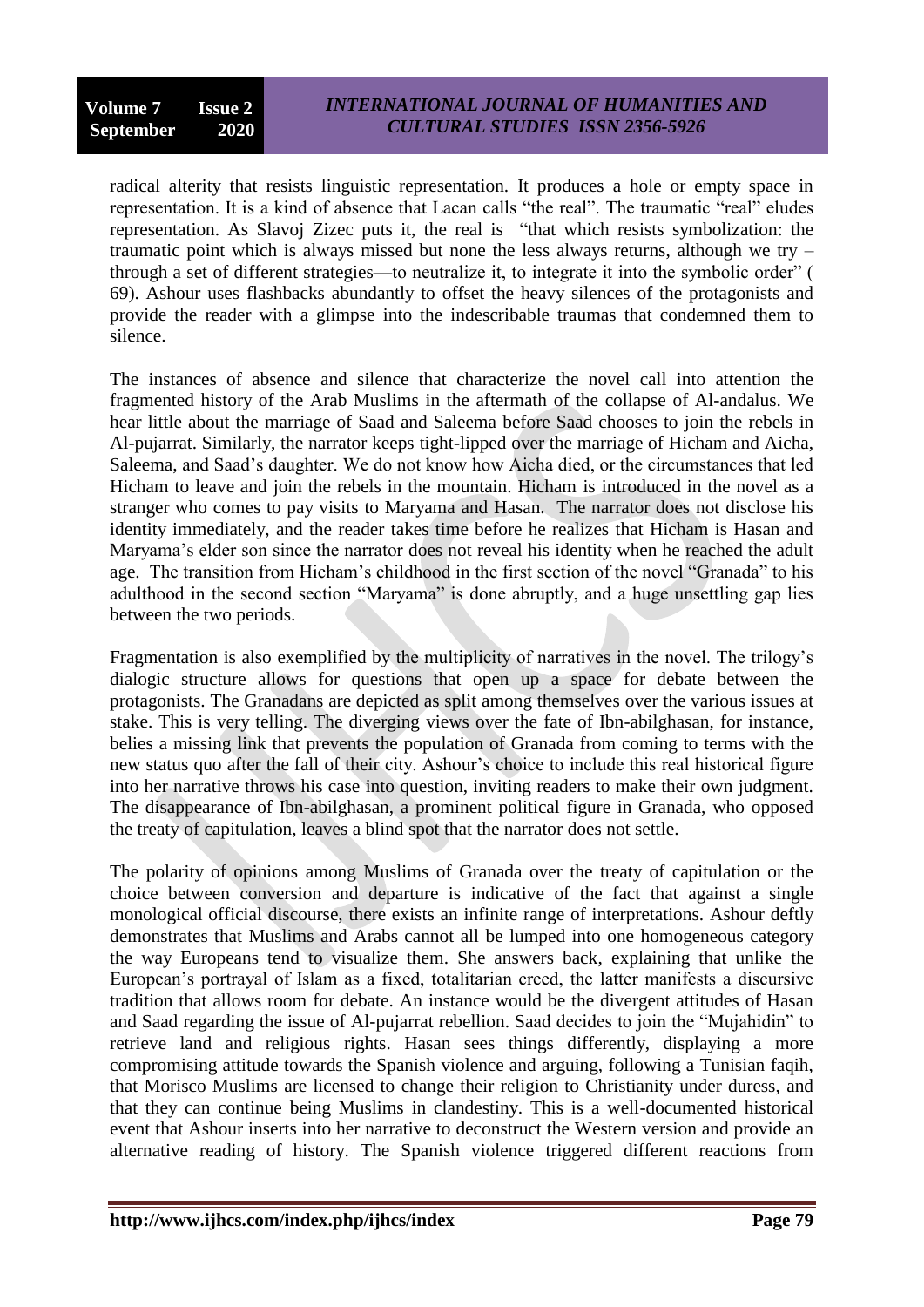Muslims, and the tendency to fix the floating signifier that Islam stands for involves a great deal of falsification and delusion.

The fragmentation of the narrative in *The Granada Trilogy* reflects the fragmented lives of the Arab Muslims in fifteenth-century Spain and goes counter to the discourse of unity and national coherence the Spanish modern state wielded. It can be said with no little certainty that the Spanish nation state's striving to build a modern country for the Spanish Christian cult and its dogged persecution of difference, both religious and cultural, have contributed to a systematic, unrelenting process of disintegration of the lives of the Iberian Muslims.

Leaning upon a solid bureaucracy and an excessive obsession with fault lines and social boundaries, the Spanish Inquisition was able to inflict devastating, irreversible damage on the Granadan population. Ashour depicts the Spanish feat in the use of bureaucratic tools like writing and recording. Naim asks Father Miguel about an activity he sees him most of the time engaged in:

―Father Miguel, may I ask you something? "Go ahead my son" ―What are you writing? What exactly are you writing? "I'm writing, I mean, I wrote the story from the beginning. I wrote about Christopher Columbus's four voyages, the difficulties he encountered and the successes he achieved. Now, this past month, I'm writing about the island and its inhabitants. I'm describing the climatic conditions over the course of the year, and I'm writing down my observations about the different species of plants, birds, and animals... ( Granara 165) - سيدي القس هل تسمح لي بسؤالك عن شيء؟ -اسأل با ولّدى حما الذي تكتبه، ما الذي تكتبه بالضبط؟ -أكتب،أقصد كتبت فعلا الحكاية من أو لها. كتبت عن رحلات كريستوبال كولون الأربع ، و الصعوبات التي ّ واجهته، و النجاح الذي حققه، و الان في هذا الشهر الأخير ، أكتب عن الجزير ة و أهلها،أصف الأحوال .المنآخية على مدار العام ، و أرصد أنواع النباتات و الطيور و الحيوانات (Ashour 177)

Ashour's insertion of this dialogue is meant to expose the reader to the high level of erudition the Spanish priests entertained. Father Miguel is depicted as a man of letters, wedded to pen and paper. In another scene in the novel, towards the end of the first section, we are made to see the Inquisitors, equipped with their pens and papers, busy recording the proceedings of the trial, where Saleema is convicted of witchcraft:

The scribe dipped his feather into the inkwell to record what the old man was about to dictate.

" In the name of the Father, Amen.

"In the year of our lord and Savior Jesus Christ 1527, on the fifteenth day of the month of May, in the presence of we the undersigned, Antonio Agapida, presiding judge of the Office of Inquisition, and Alonso Madera and Miguel Aguilar, investigators of the Office of Inquisition…". (Granara 213)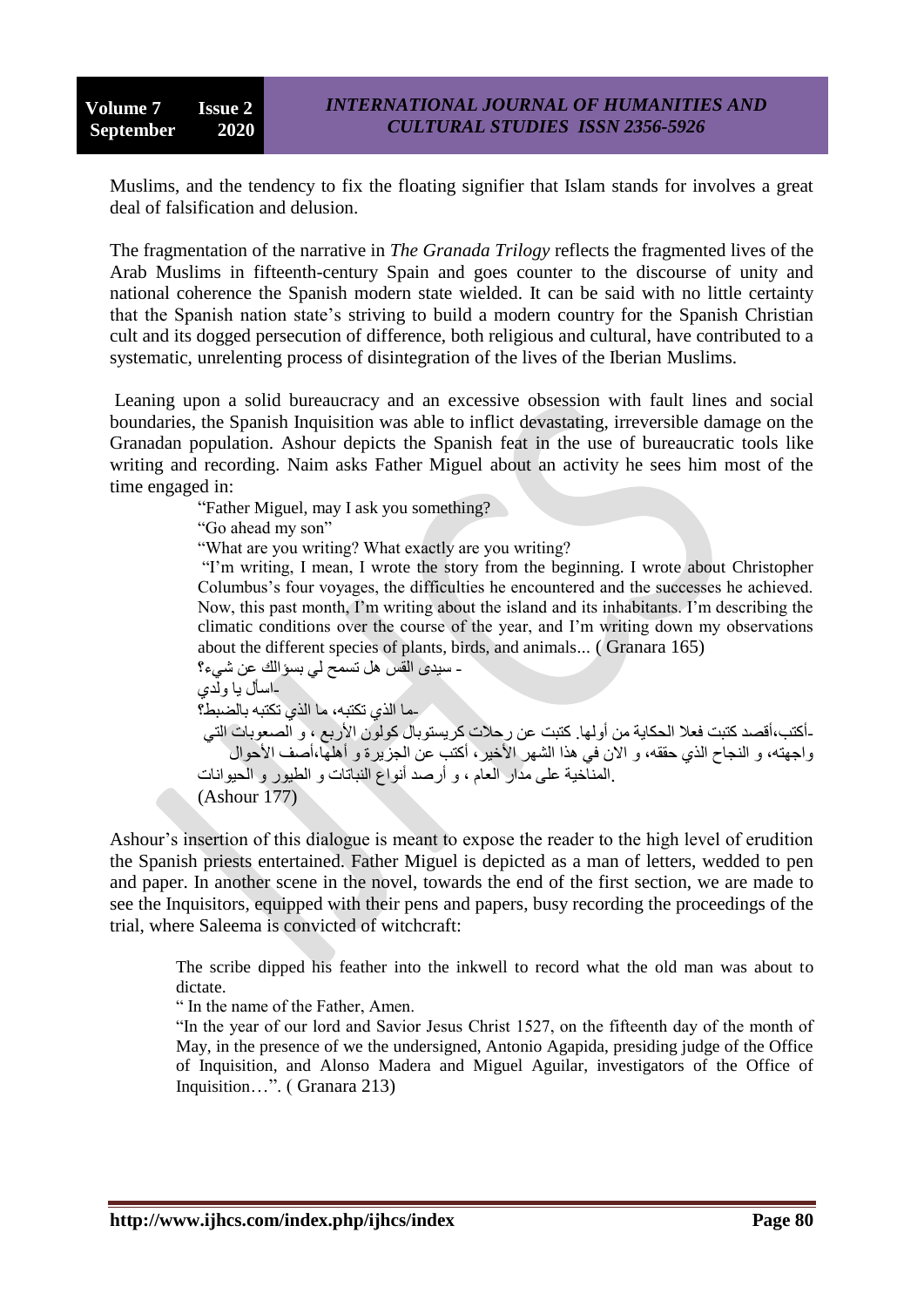"ثباسم الرين، امين انه في عام سبعة و عشرين و خمسمائة و ألف من ميلاد المسيح، في اليوم الخامس عشر من شهر مايو ، و بحضورنا نحن أنطوننيو أجابيدا القاضي بديوان التحقيق و كل من الونسو ماديرا و ميجيل أجيلار المحققين في الديوان..." (Ashcour 227)

Ashour's turn to the archive to recollect the proceedings of trials before the Inquisition belies the narrator's concern with the early modern streak of bureaucracy the Inquisitors manifested. Grand Inquisitors were engrossed with recording files that comprised meticulous details about names, dates, and other information only modern trials are interested in pinning down. This "contradictory turning to the archive", as Linda Hutcheon prefers to call it, serves to highlight the inherent bureaucracy of the Spanish institution, which grants it a very comfortable seat among modern states.

Following Hannah Arendt, bureaucracy enables the generation of devastating powers of destruction. In the trilogy, the Inquisitors seem to know everything about the private lives of their subjects, things these subjects themselves tend to ignore. Ali is taken aback to hear the Inquisitors giving him a detailed account of the history of his family and talking to him about aunts he never saw in his life. The Inquisitors tell Ali that he is going to stay in prison for a while. The "while", though, turns out to be "three years, five months, and four days" (

"غادر على بوابة السجن و قد انقضـي بعض الوقت" الذي قرروه له. وكان قد أمضـي في الحبس ثلاث سنوات و خمسة بَ أَشْهِرٍ و أربعة أيام") ( Ashour 387). Ashour's pedantic mentioning of on the precise period of Ali's incarceration is laden with irony as it exposes the Inquisitors' notorious practice of detaining people without trial over extended periods for lack of evidence. The Inquisitors' bureaucracy makes that Ali stays in prison without being convicted of any crime.

Hannah Arendt's claim that bureaucracy wedded to race thinking has the potential of unleashing substantial powers of destruction is a thesis that is entirely endorsed by Ashour. Zygmunt Bauman's claim that racism is " the shrillest voice of alarm in the face of ambiguity" finds full accreditation in the Trilogy.

The theme of blood purity is also treated in Ashour's trilogy. The narrator depicts a scene where Abu mansur fights with one of Hasan's clients over the latter's claim that he is from a pure Castilian blood:

> This boy is the son of Yaseen the stoker. His father, may God have mercy on his soul, used to work as a stoker in my bathhouse. I just heard him now with my own ears bragging that he is a Castilian, born and bred, and that he is of pure blood. Where in hell did you get pure blood…Pure blood?...You son of a whore. (Granara 203)

> "- هذا الولد ابن ياسين الوقاد ِ أبوه رحمة الله عليه كان يعمل وقادا في حمامي، وأنا سمعته الآن بأَنَّني يتفاخر بأنه قشتالي أبا عن جد، و أن دماءه نقية. من أين تأتيك الدماء النقية...نقاء الدم، هه يا ابن الحرام" (Ashour 216)

Ashour includes this incident in her text to highlight the remarkable way in which the purity of blood laws have made part of the population deny their Arab Muslim identity to be granted approval within the new Spanish order of things. Abu Mansour expresses his indignation at the boy's repudiation of his true origins and his forging himself a fake identity whereby he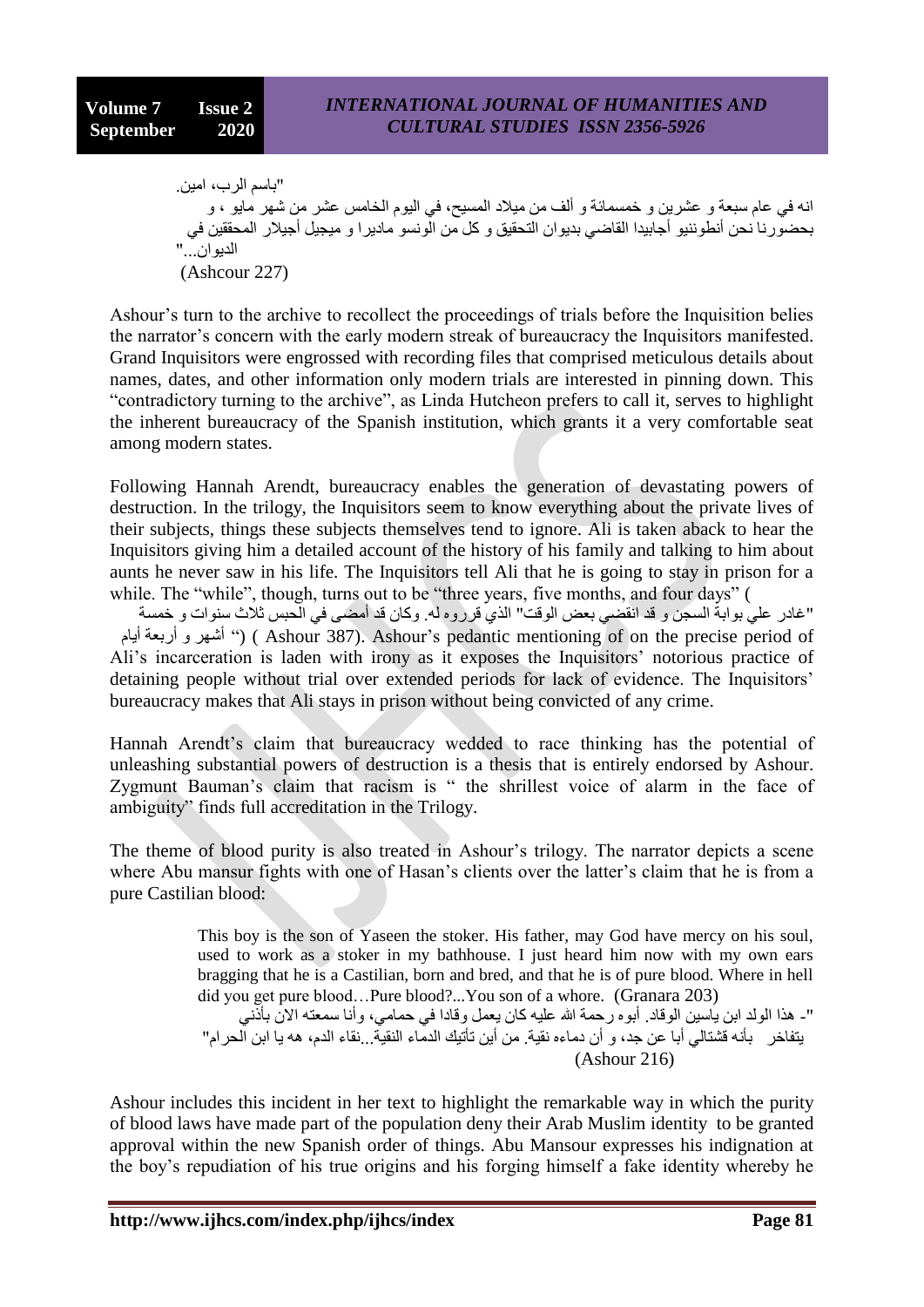presents himself as a Castilian with pure blood. The purity of blood inflicted an irreversible psychological damage on the Arab Muslims, causing them a dire crisis of identity. Some Muslims were compelled to ally with their oppressor. They would hide their origins and pretend they were Castilian to partake of the privileges restricted to the Spanish Old  $Christians<sup>3</sup>$ .

The purity of blood cult makes the interaction between the Arab Muslims of Granada and the Christians a source of interminable problems. In the trilogy, Christians are depicted as constantly provoking the Arabs into fights and eventual imprisonment. Racist and hate speech is the order of the day. The narrator describes the tense atmosphere:

> You walk and eyes turn towards you in a stalking manner, you hear with your own ears expressions like " a dirty Arab", " a Morisco dog" and you continue down the road as though you did not hear anything, once, twice, and three times, and you grab the teller by the collar and you hit him and he hits you, and your blood and his flow.

"تمشى فتحدق بك العيون، متربصة ، تسمع بأذنك عبارات " عربي قذر "، " كلب موريسكي" فتمضى كأنك ِ تسمّع شبئًا، مر ة و مر تين و ٹلاٹ،ٹم تمسك بتلابيب القائل فتضر به و بضر بك،و بسبل دمه أو دمك "). لم

( Ashour 380)

Ashour's text draws attention to the Spanish state's efforts to confiscate the very identity and existence of the Arab Muslims, referring to them at one point as "dirty Arabs" and describing them as "Morisco dogs" at another. Racism engendered by the cult of the purity of blood exacerbates the fragmented and depleted selfhood of the Granadans. The self-reflexive nature of Ashour's metafiction allows for a mending of past injury. It is an attempt to throw into question issues that the official European history tends to gloss over, supposedly because they fit badly within Europe's grandiose civilizing mission.

The Spanish delving into the modern age called for the total extermination of the Arab Muslim civilization in Iberia. On the other side of the Atlantic, the indigenous Latin American civilizations suffered the same fate. Modernity entered the world, treading upon the corpses of wretched Arab Muslims and American Indians, doomed to encounter Western violence as early as the fifteenth century. Walter Benjamin, in a fit of anger after the terror that swept Europe in the wake of the First World War, declared that "there is no document of civilization which is not at the same time a document of barbarism" (qtd.in. Guillory 55).

## **Conclusion**

 $\overline{a}$ 

In this paper, I have tried to shed light on the content and the form of Radwa Ashour's *The Granada Trilogy*. Based on the underlying assumption that history encompasses a great amount of fiction and falsification of facts, the narrative attempts to write the history of the Arab Muslims of Spain after the collapse of their rule. The exponential levels of violence, both physical and symbolic, that this Granadan population suffered has been underplayed by official European history, who would associate the year 1492 to the discovery of the New World. Ashour rewrites the history of this critical period in both the Europeans and the Arab

<sup>&</sup>lt;sup>3</sup> The term is used to refer to the Spanish population, whose Christianity is the first religion. It is opposed to the "New Christians", which is reserved to denote the Arab Muslims who converted to Christianity after the collapse of Al-andalus.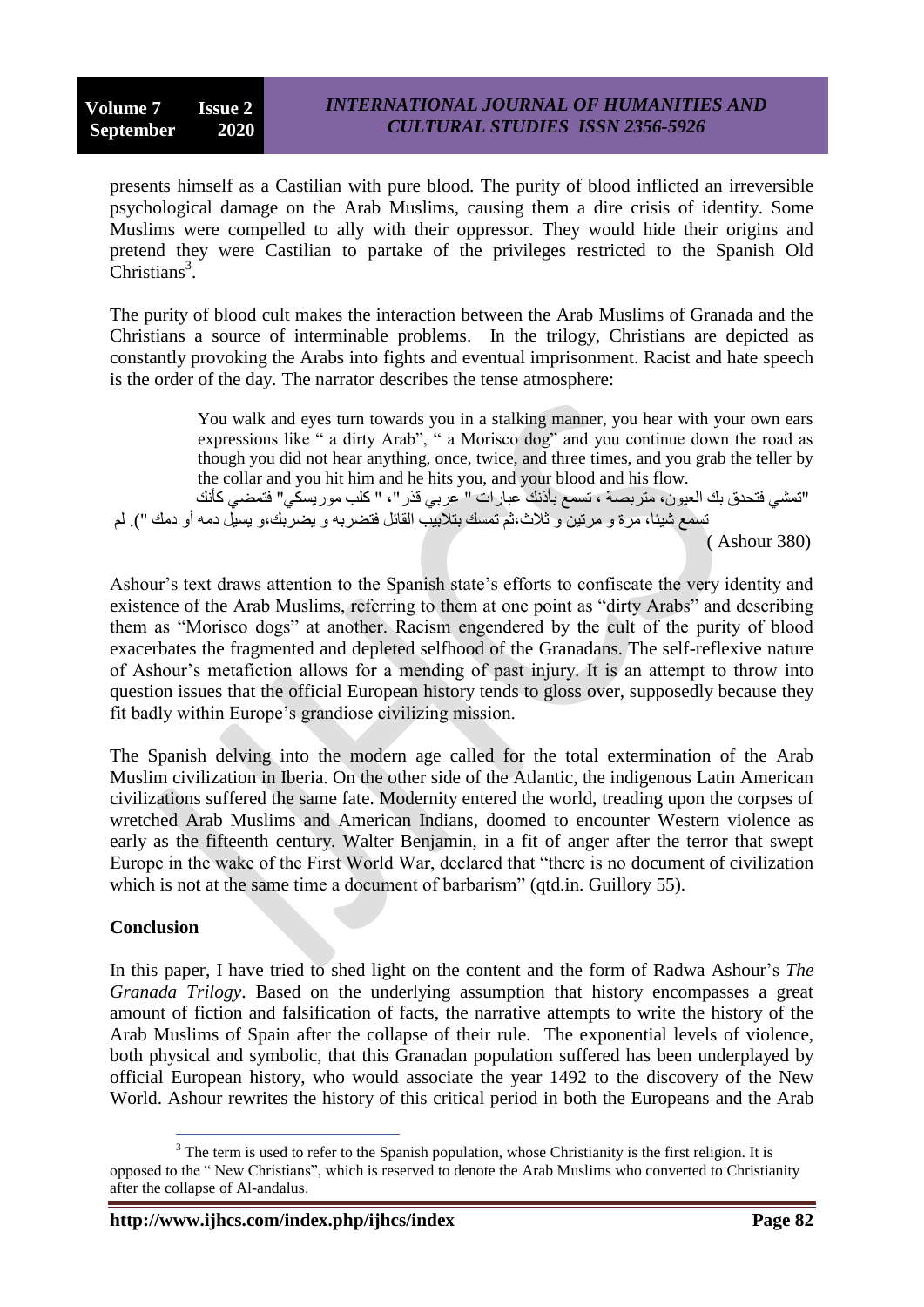Muslims' history to add the missing parts of the story. I have explained how the use of the historical metafiction techniques of subverting the temporal and spatial conventions in novel writing has contributed to bringing to the lime light the sense of fragmentation and loss in the Arab Muslim population, crushed under the Spanish oppressive rules. The insertion of the historical events in the novel has the double effect of firmly grounding the novel in history while achieving a kind of revisiting project to the latter. The long purported sanctity bestowed upon history is dramatically shaken by Ashour's version of it, thus throwing the seeds of doubts into the validity of historiographical writings at large, and blurring the lines between what are commonly regarded as historical facts and pure fiction. Ashour's trilogy told the story of the Granadans from their perspective. In so doing, she has recorded their lost and muffled voices in something akin to a " return of the oppressed". Ashour's trilogy has given voice to the voiceless and shape to the shapeless and succeeded largely in rescuing the fifteenth century Arab Muslims of Granada from languishing further in the black hole of the European history.